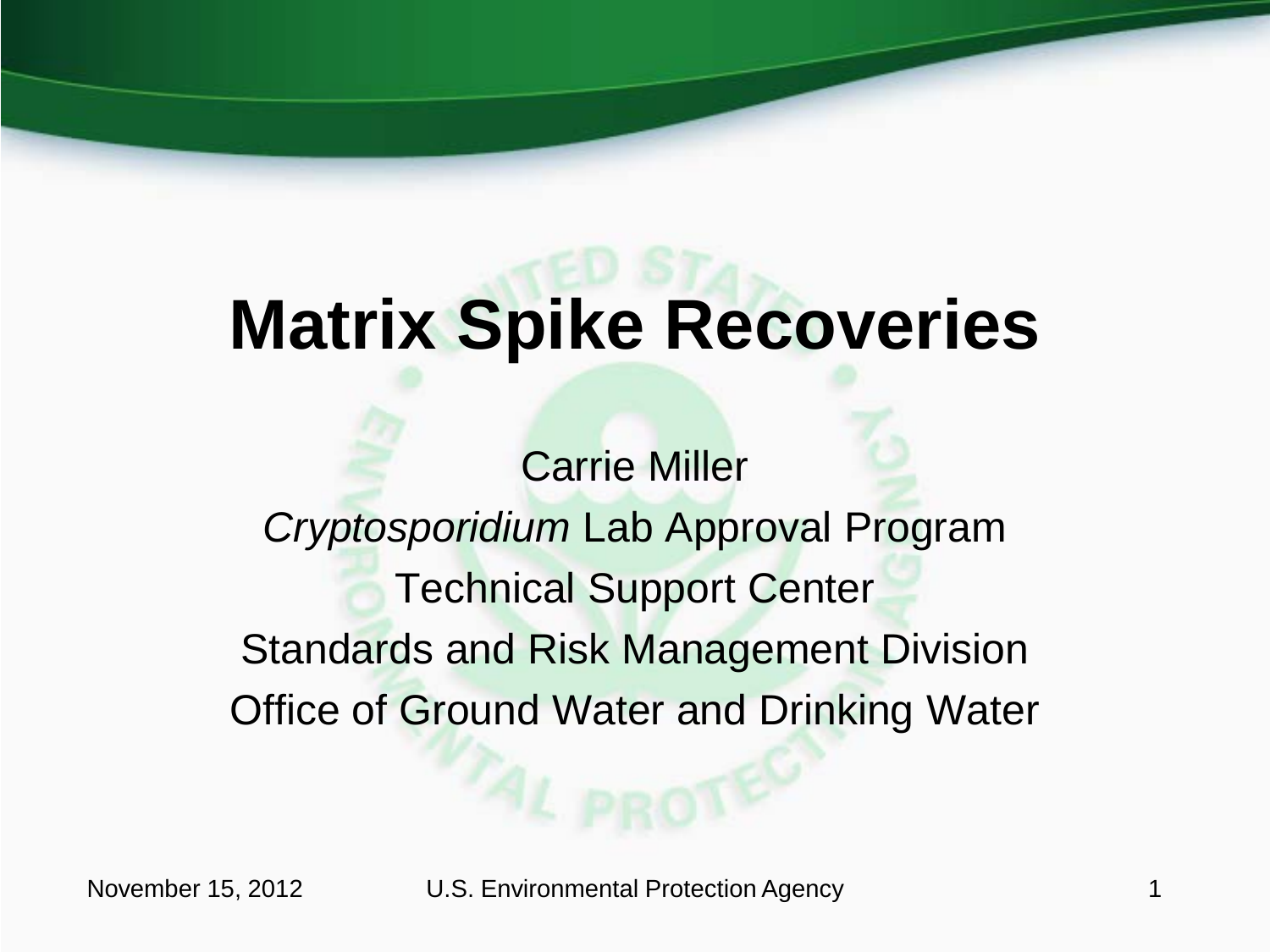

# **Matrix Spike vs Field Samples**

- Procedure and limitations
- Improved accuracy with Method 1623.1 in challenging water matrices
- Observed matrix spike recovery with Method  $1623.1$ , n = 165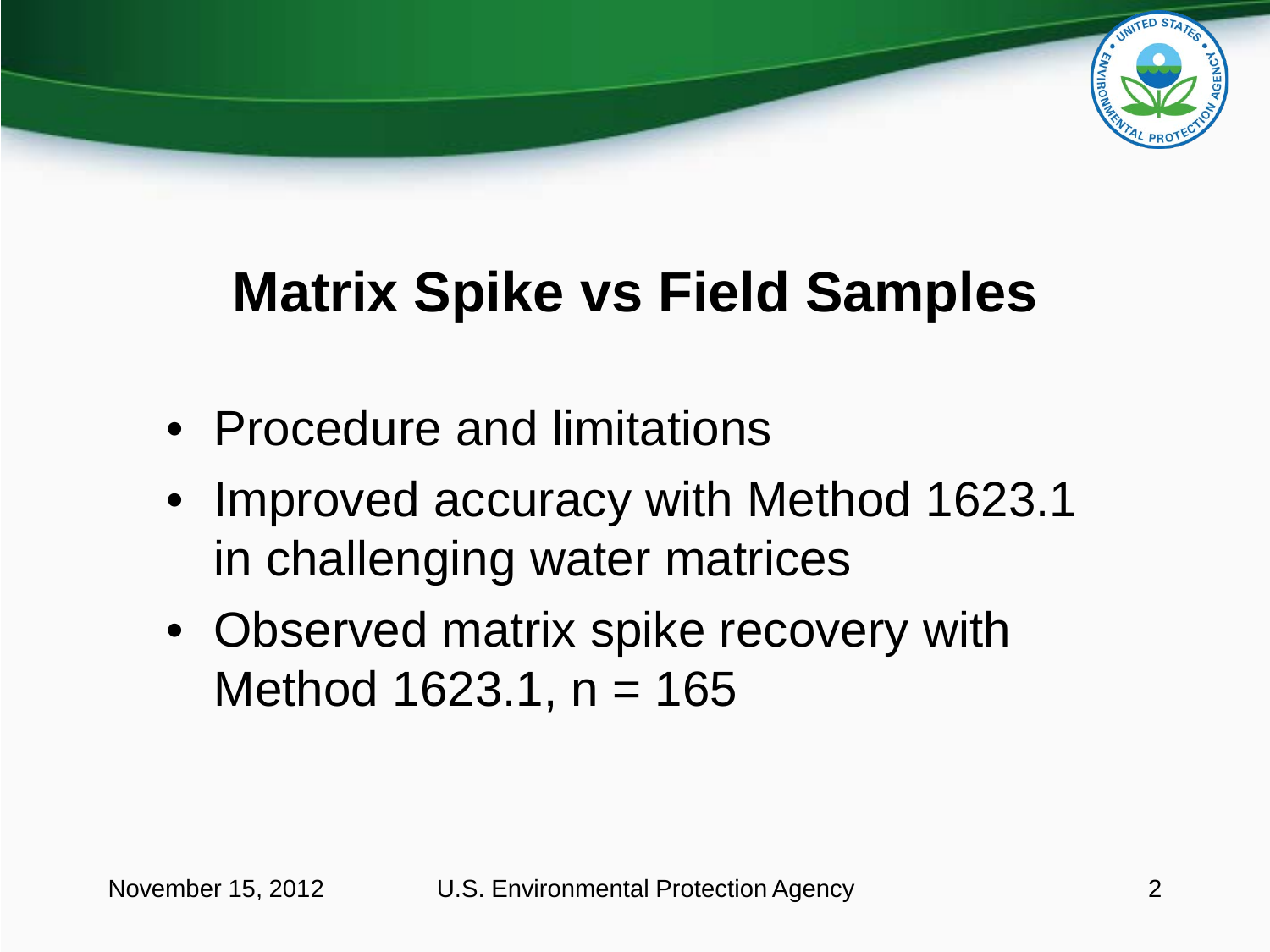# **Matrix Spike Procedure**

- Mix sample continuously
- Spike with pre-determined number of *Cryptosporidium* oocysts
- Perform Method 1623 or 1623.1
- Compare number detected with quantity added
- Typically two matrix spikes for each source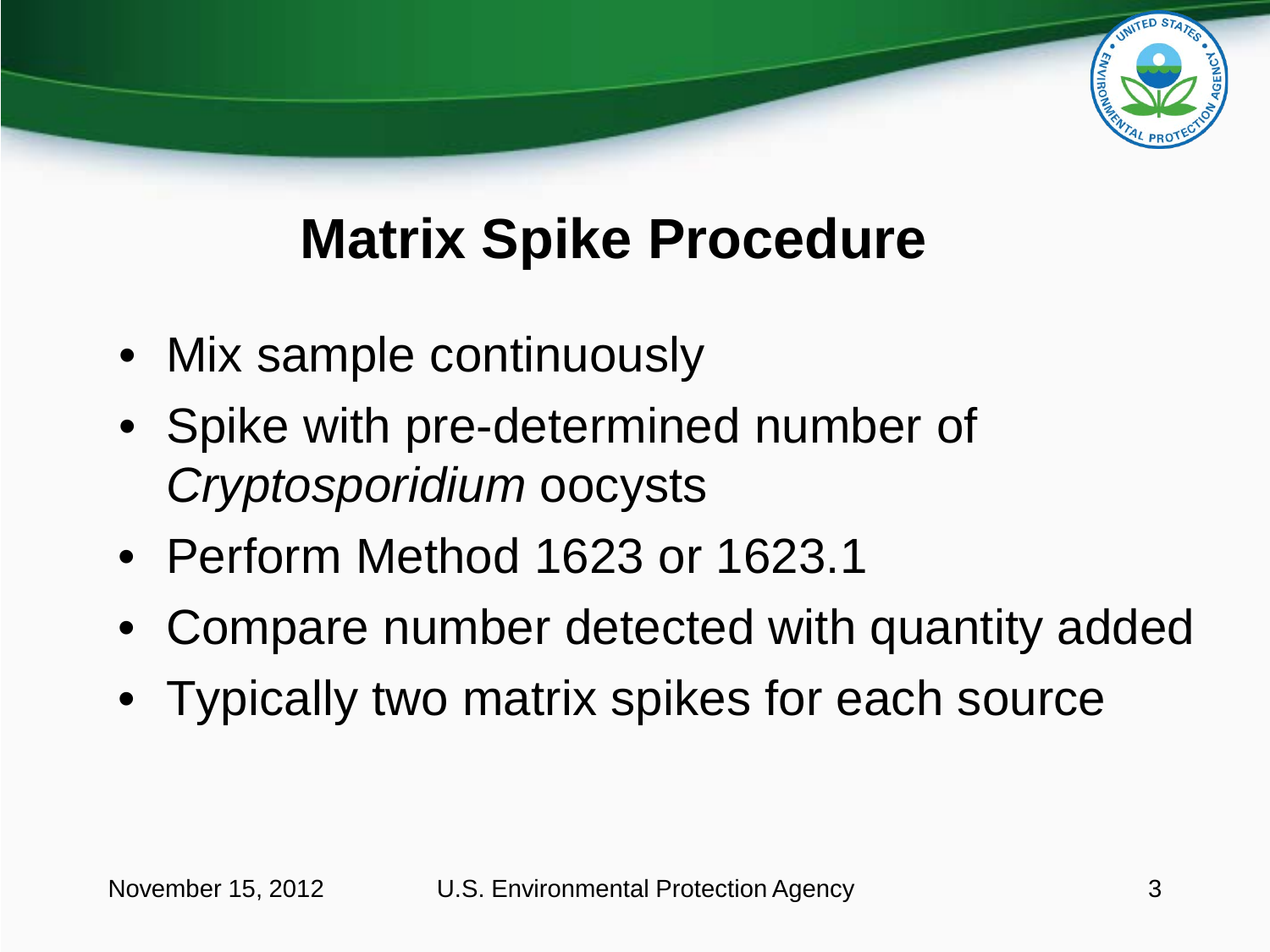

# **Matrix Spike Limitations**

- Method variability
- Matrix interference
- Assumption
	- spiked sample recovery = field sample recovery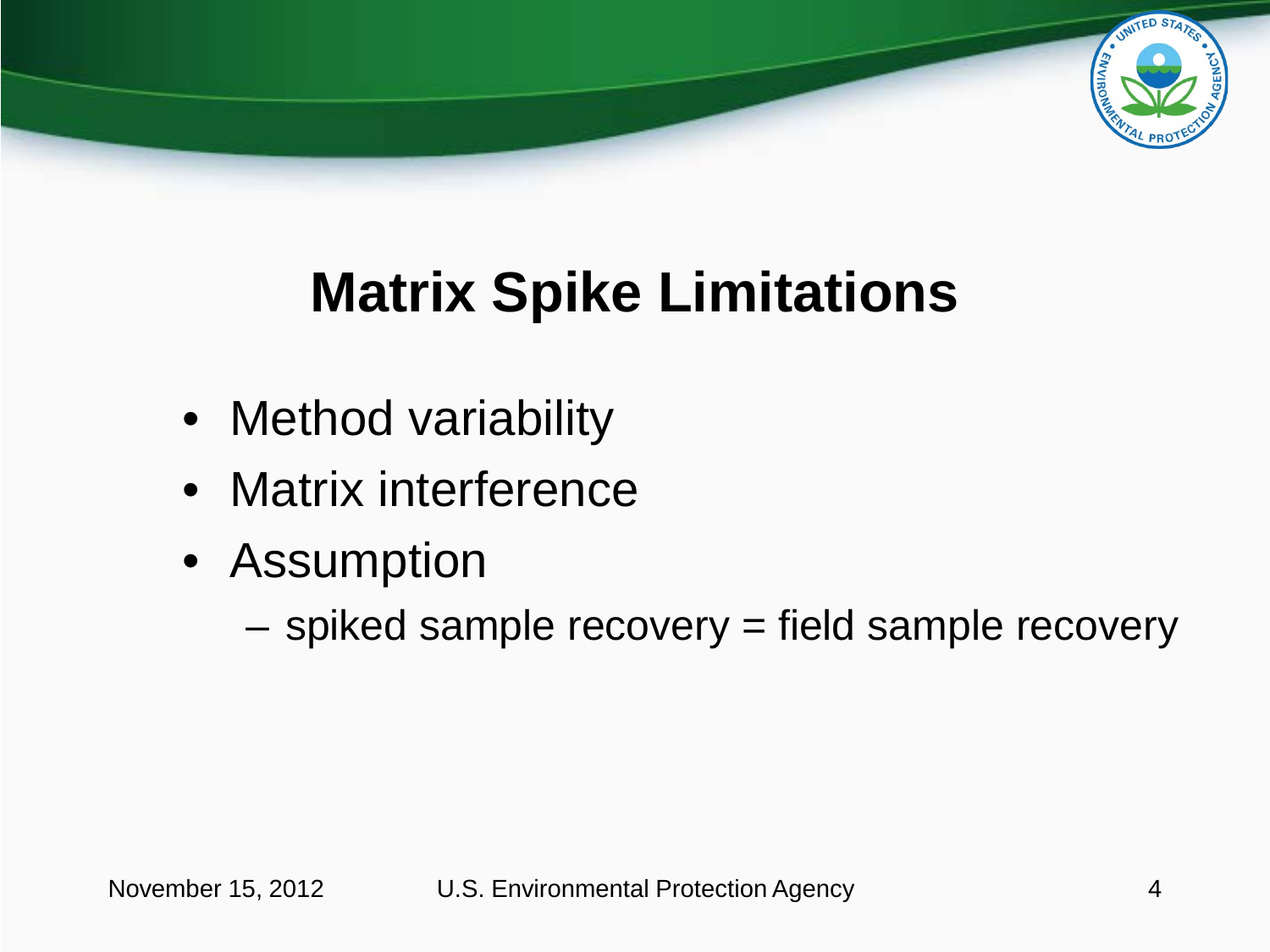

#### **Method 1623 Variable in Reagent Water**

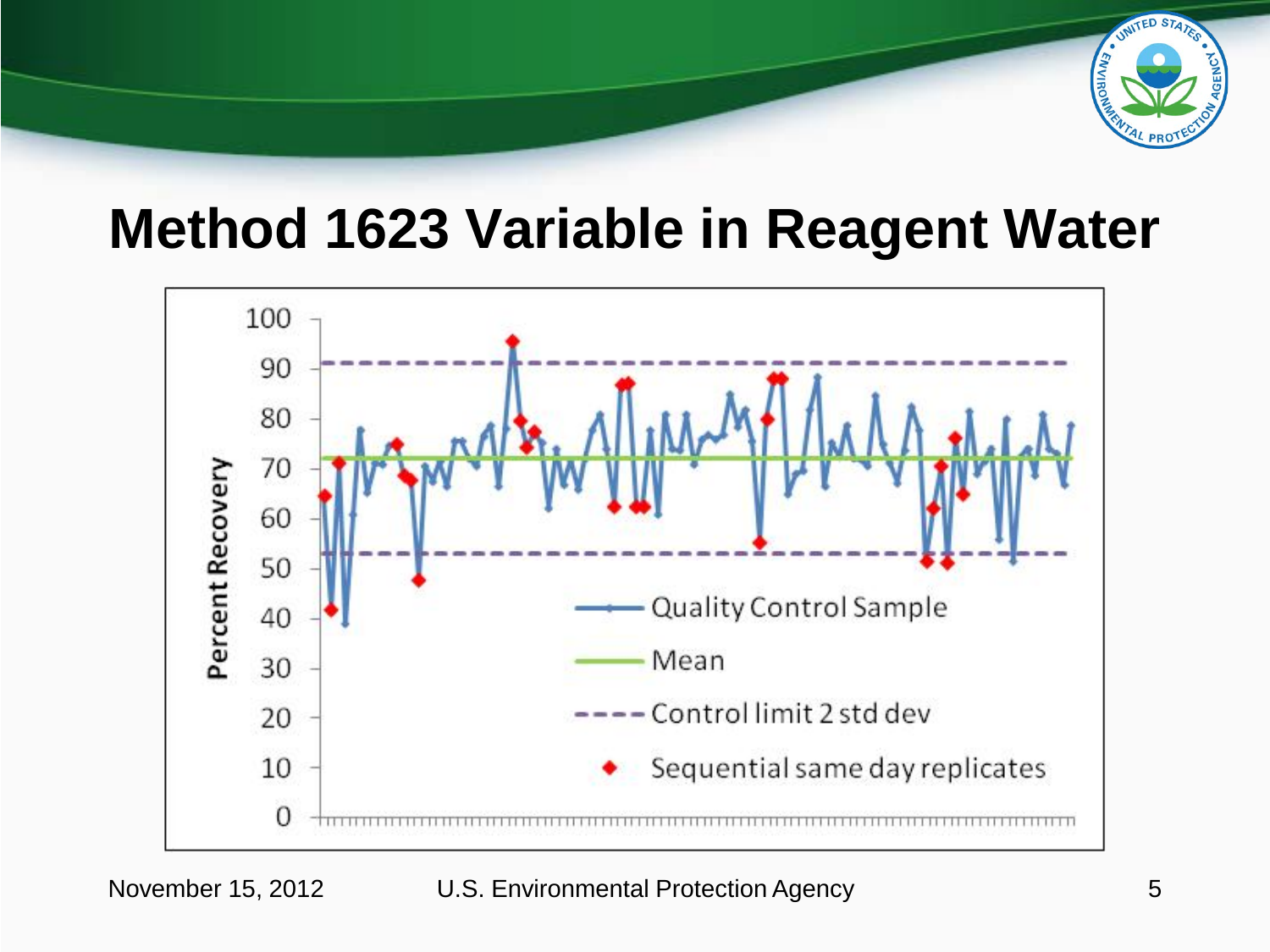

#### **Blind Spike Average, Method 1623 ~50 Laboratories**

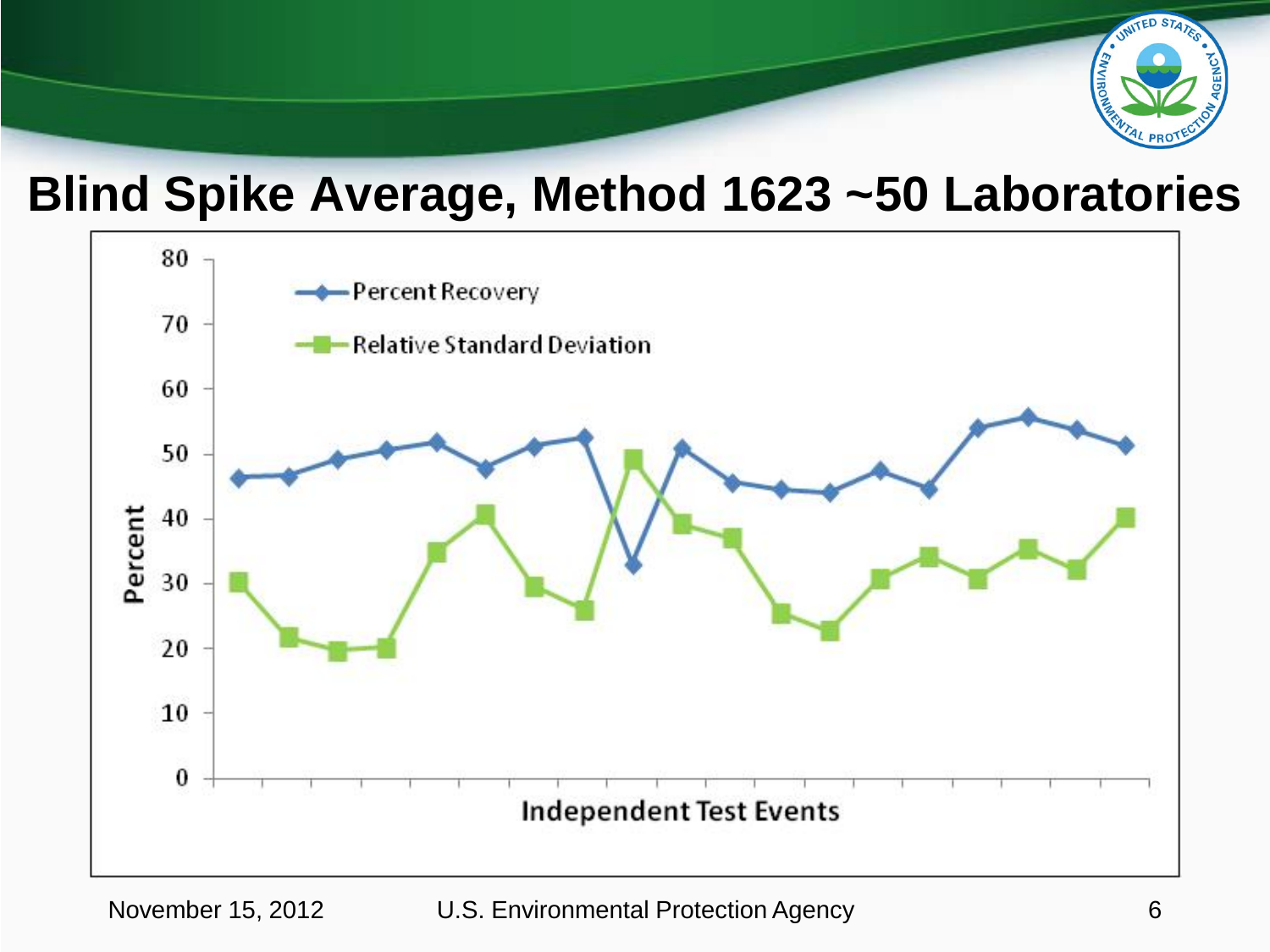

#### **MS Recoveries Round 1 Method 1623 n=3,335**

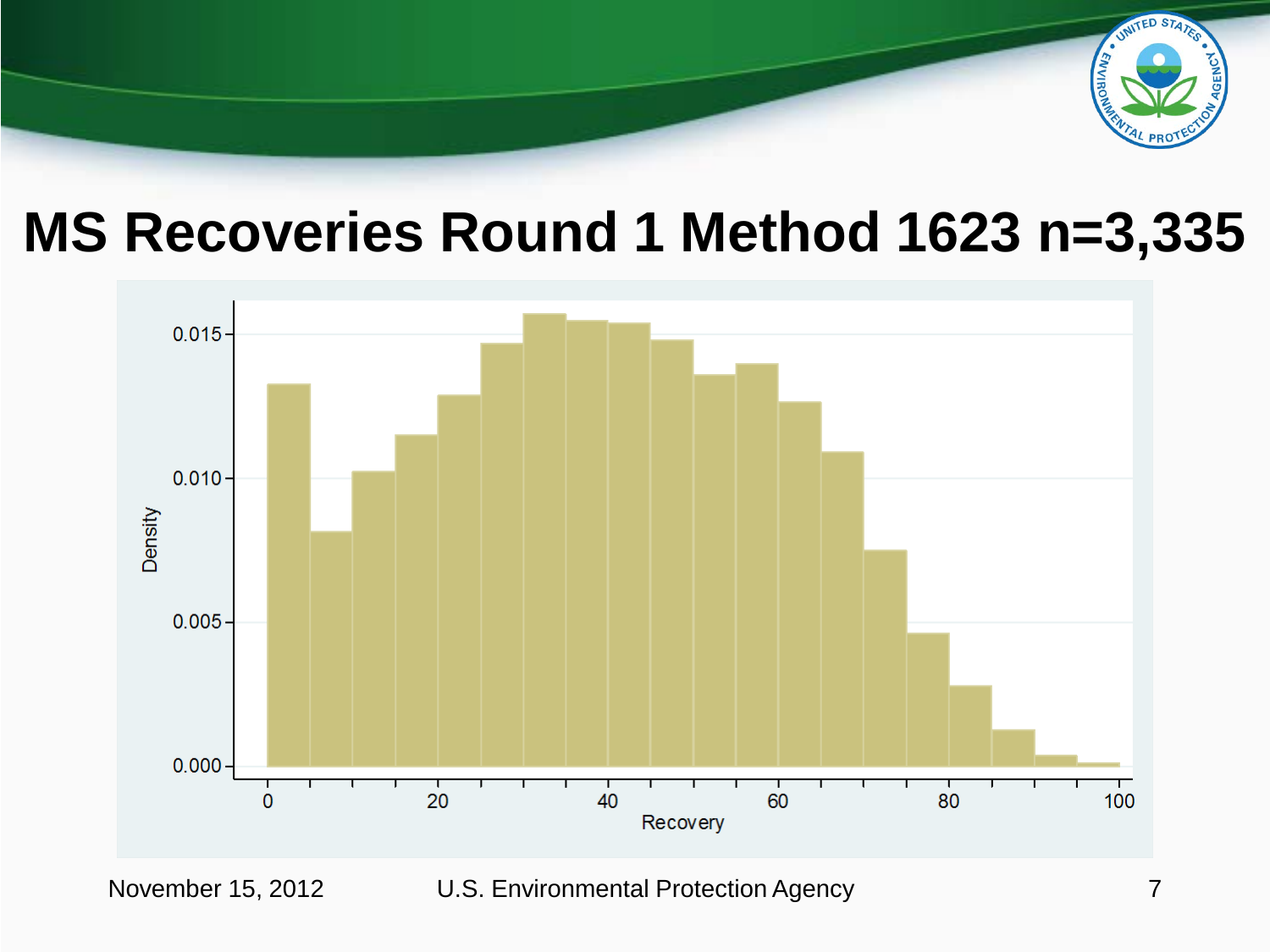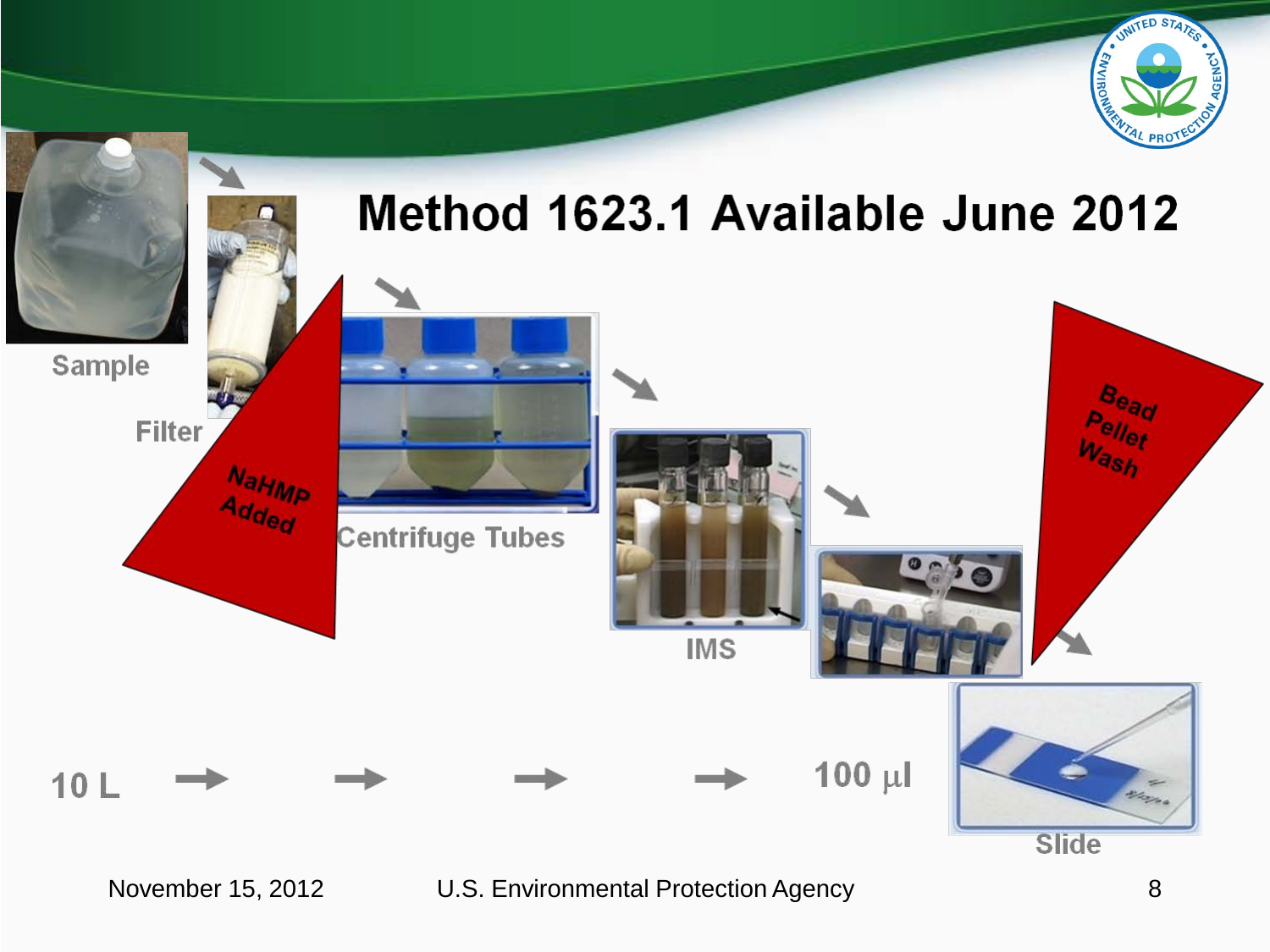

### **Method 1623.1 Variable in Reagent Water**

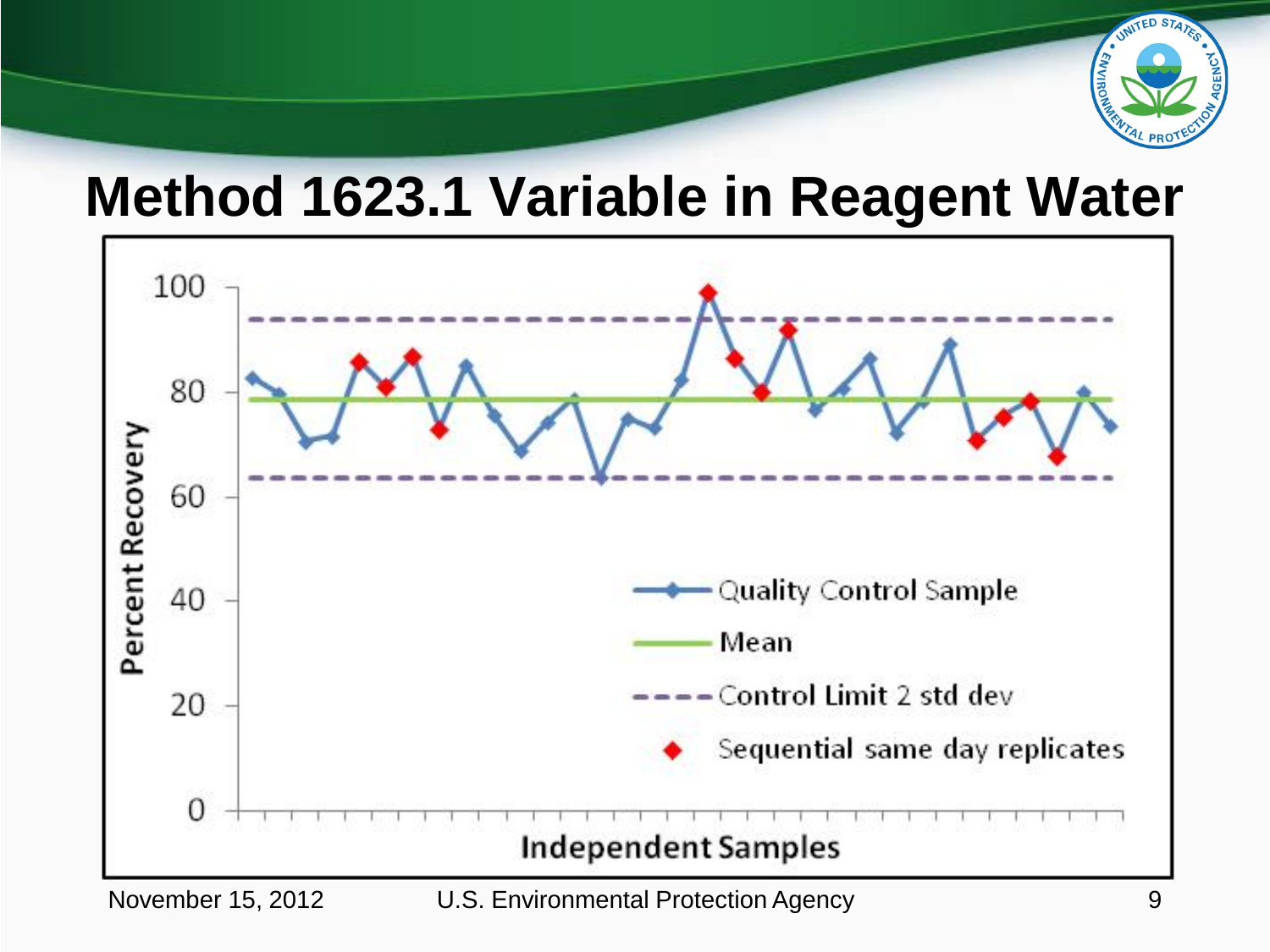

### **Improved Accuracy in River Matrix**

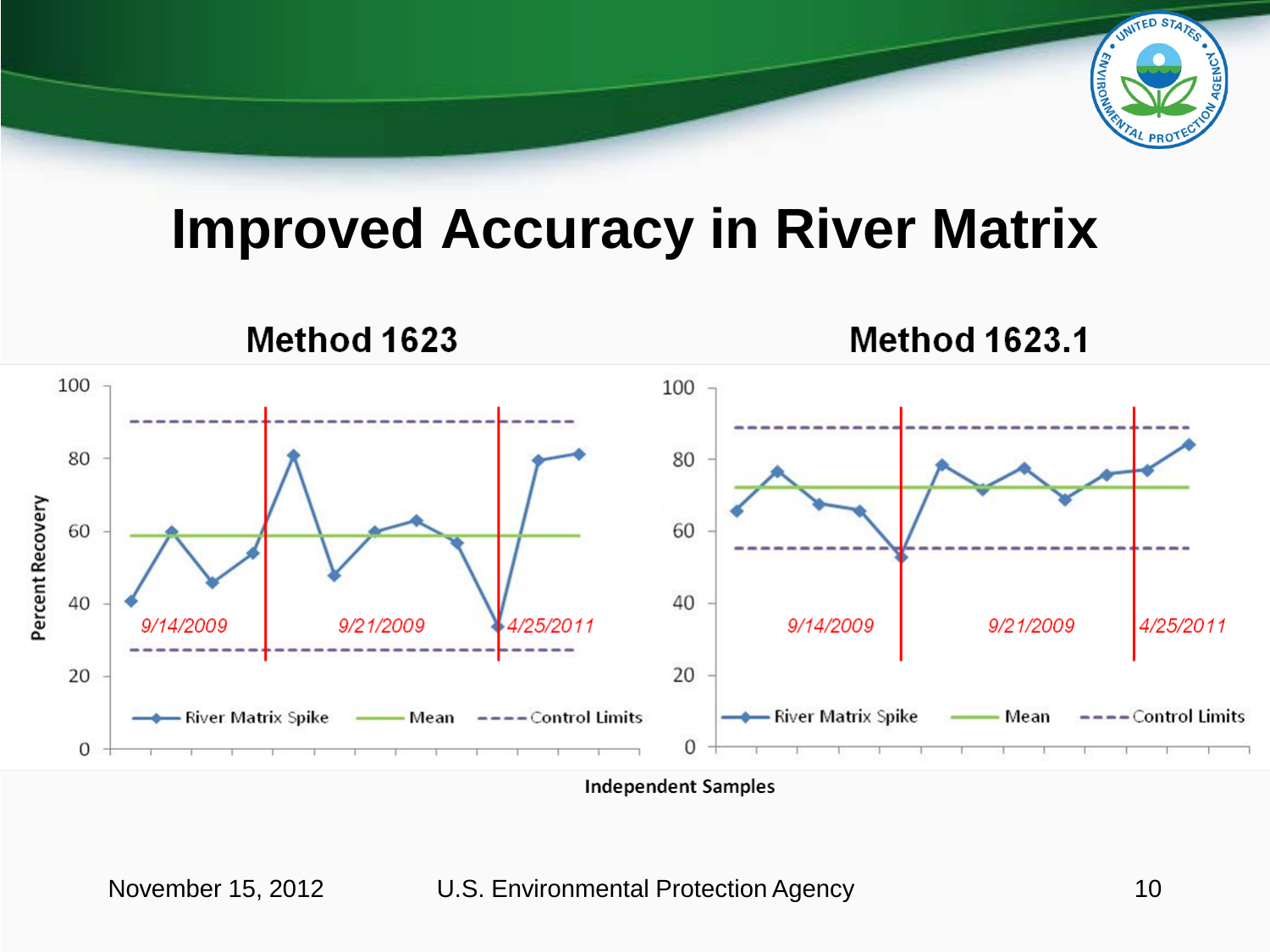

#### **Matrix Spike Results in Method Validations**

|                           | Method 1623<br>1999 | <b>Method 1623.1</b><br>2011 |
|---------------------------|---------------------|------------------------------|
|                           | 8 sources           | 14 sources                   |
| Mean % Recovery           | $34$ (n=14)         | $61$ (n=53)                  |
| Mean RSD (%)              | 25                  | 13                           |
| <b>Standard Deviation</b> | q                   |                              |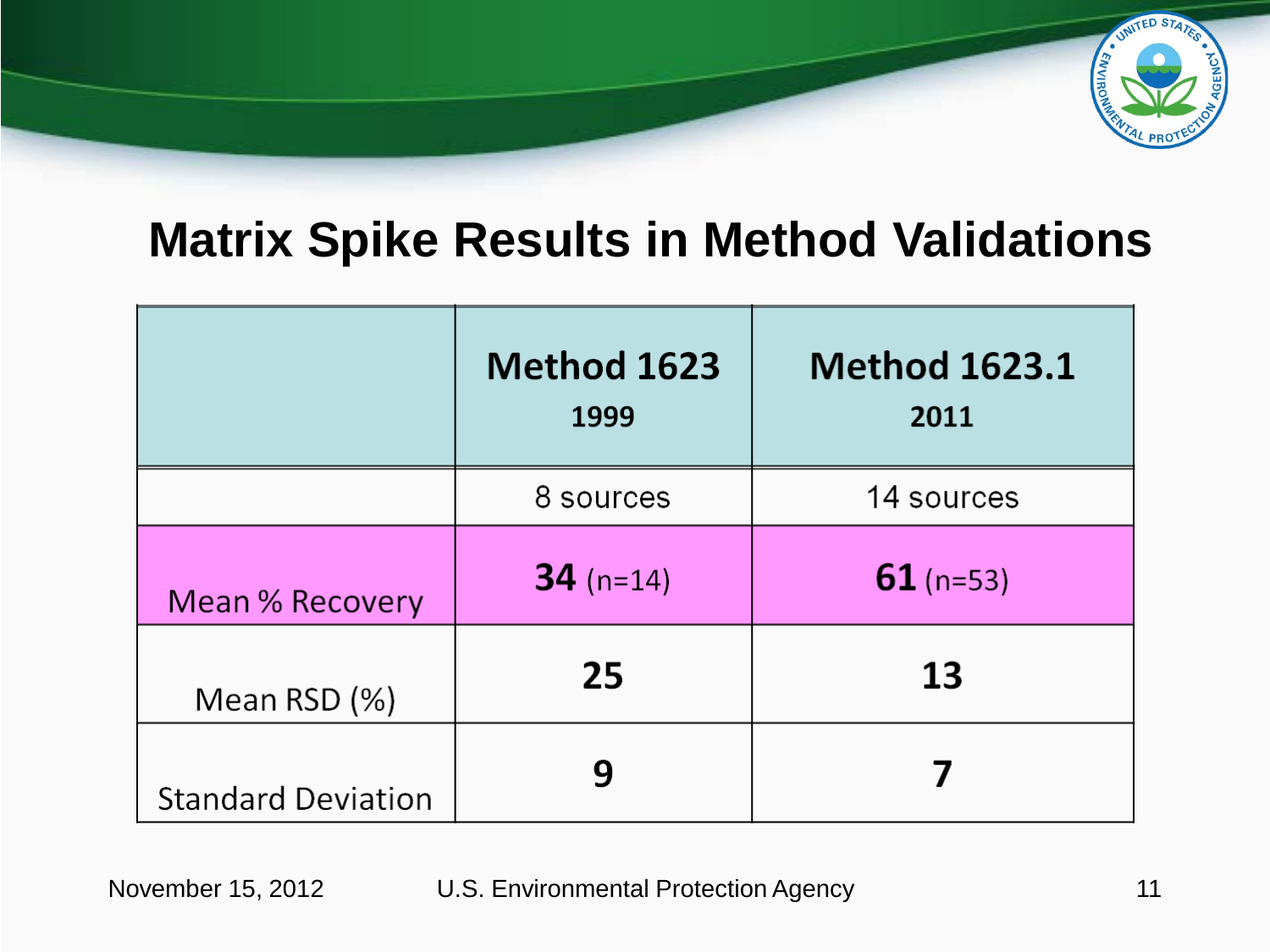

#### **Improved Recovery in Challenging Matrices**

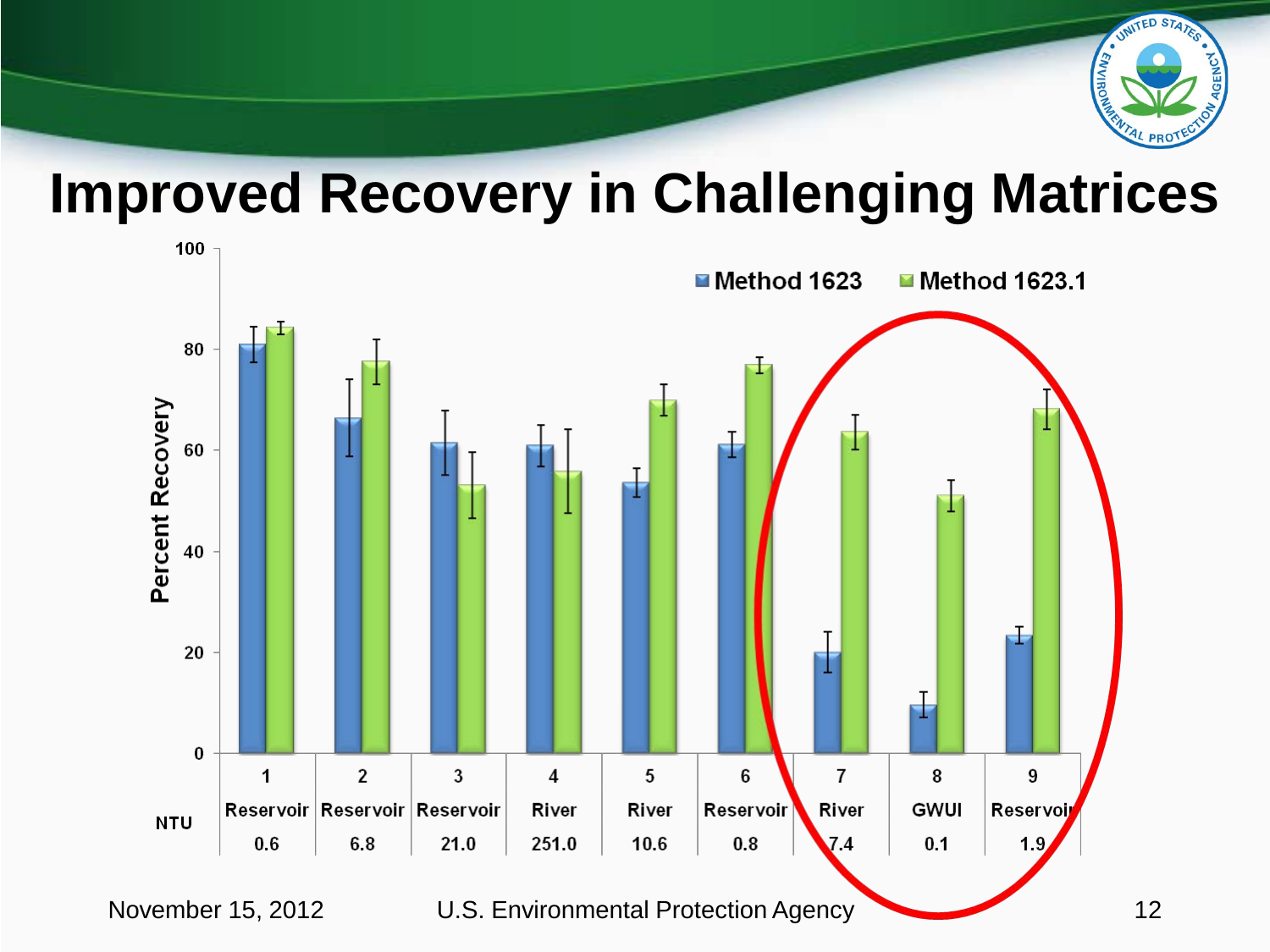

#### **Multi-Laboratory Improvement with Challenging Matrix**

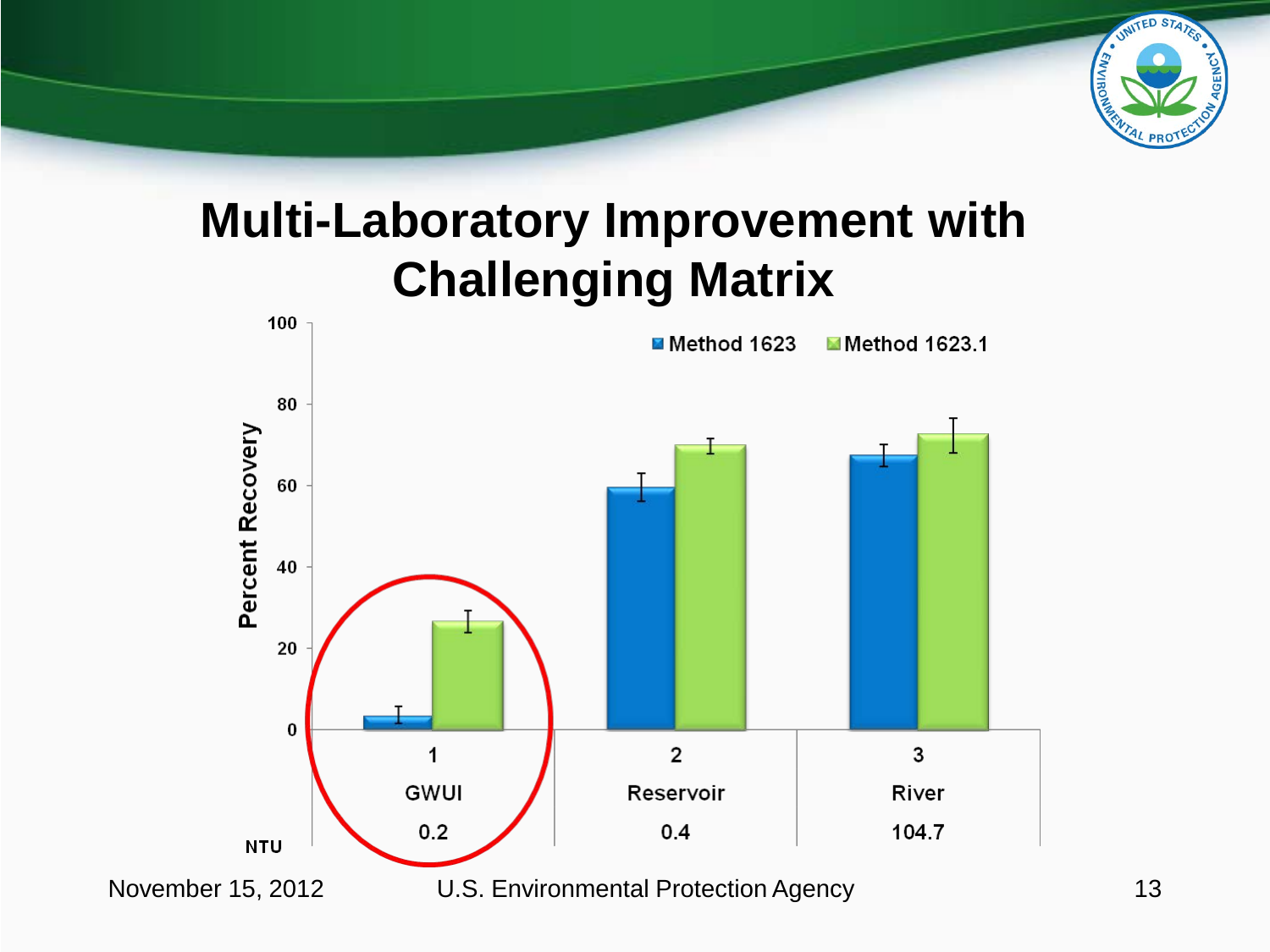

# **Observed Matrix Spike Recovery With Method 1623.1 n=165**

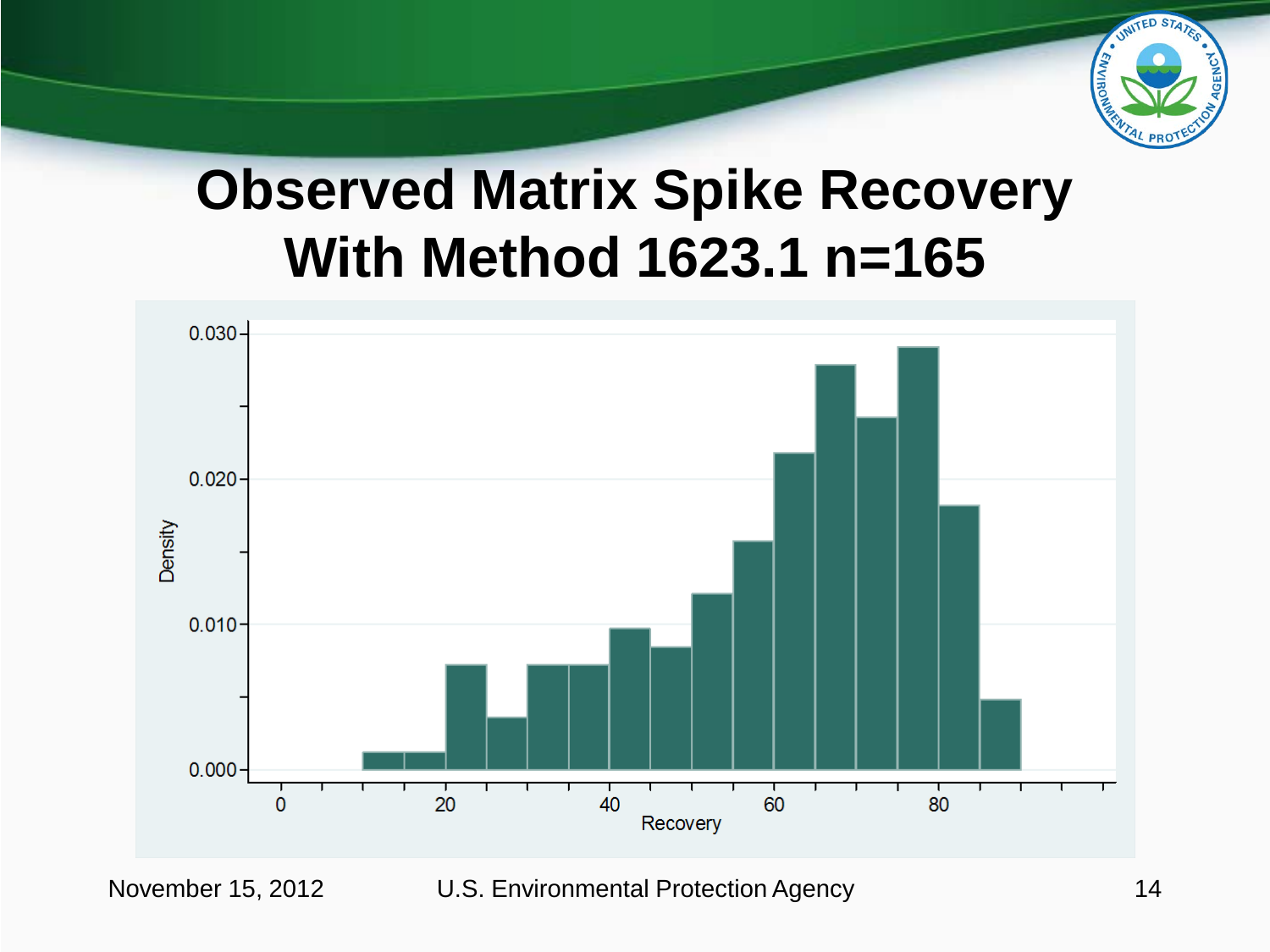

# **Summary**

#### Matrix spike recoveries with Method 1623.1 should be more accurate than recoveries with Method 1623 in challenging source waters.